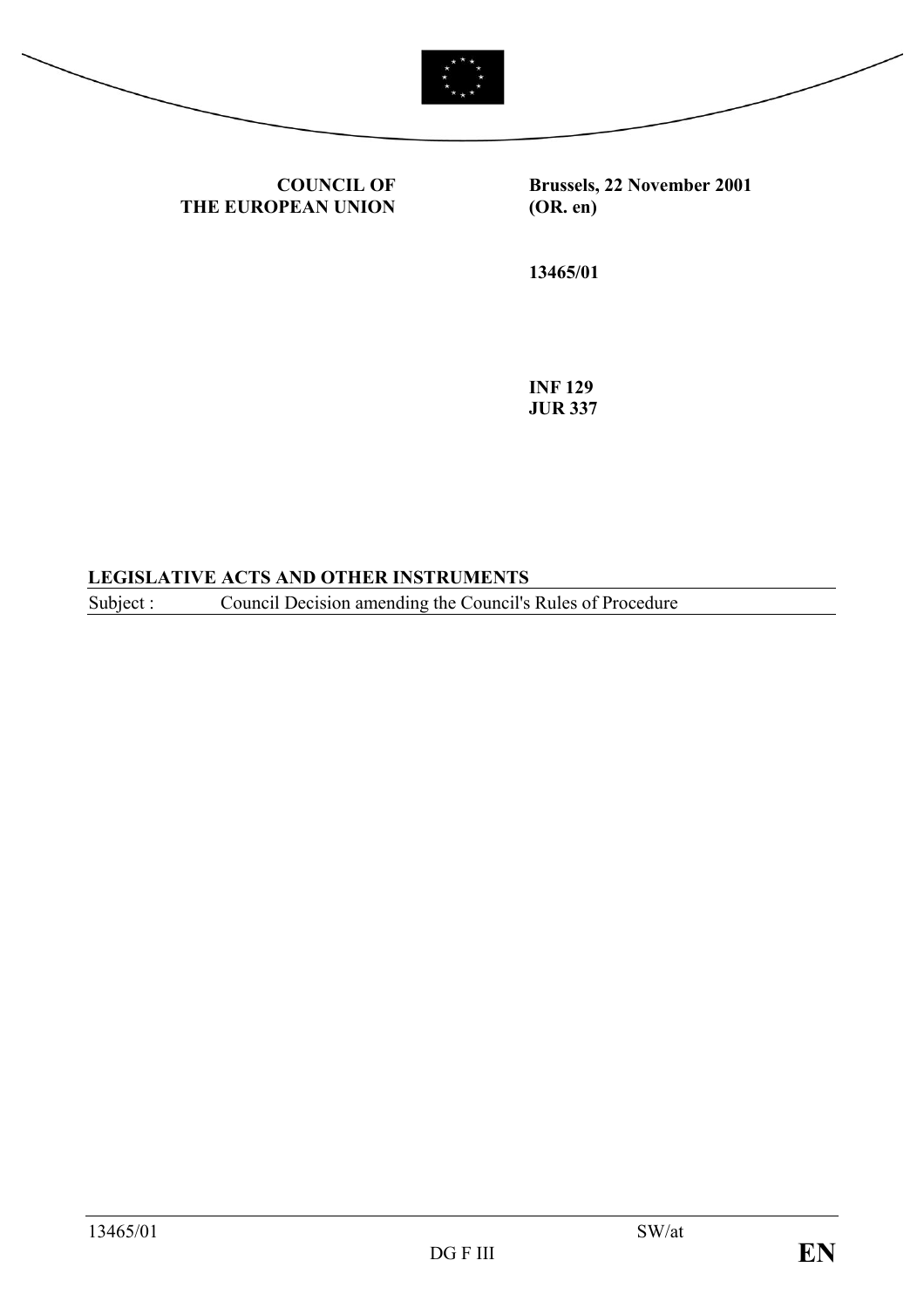#### **COUNCIL DECISION**

**of**

amending the Council's Rules of Procedure

## THE COUNCIL OF THE EUROPEAN UNION,

Having regard to the Treaty establishing the European Community, and in particular Articles 207(3) and 255(3) thereof,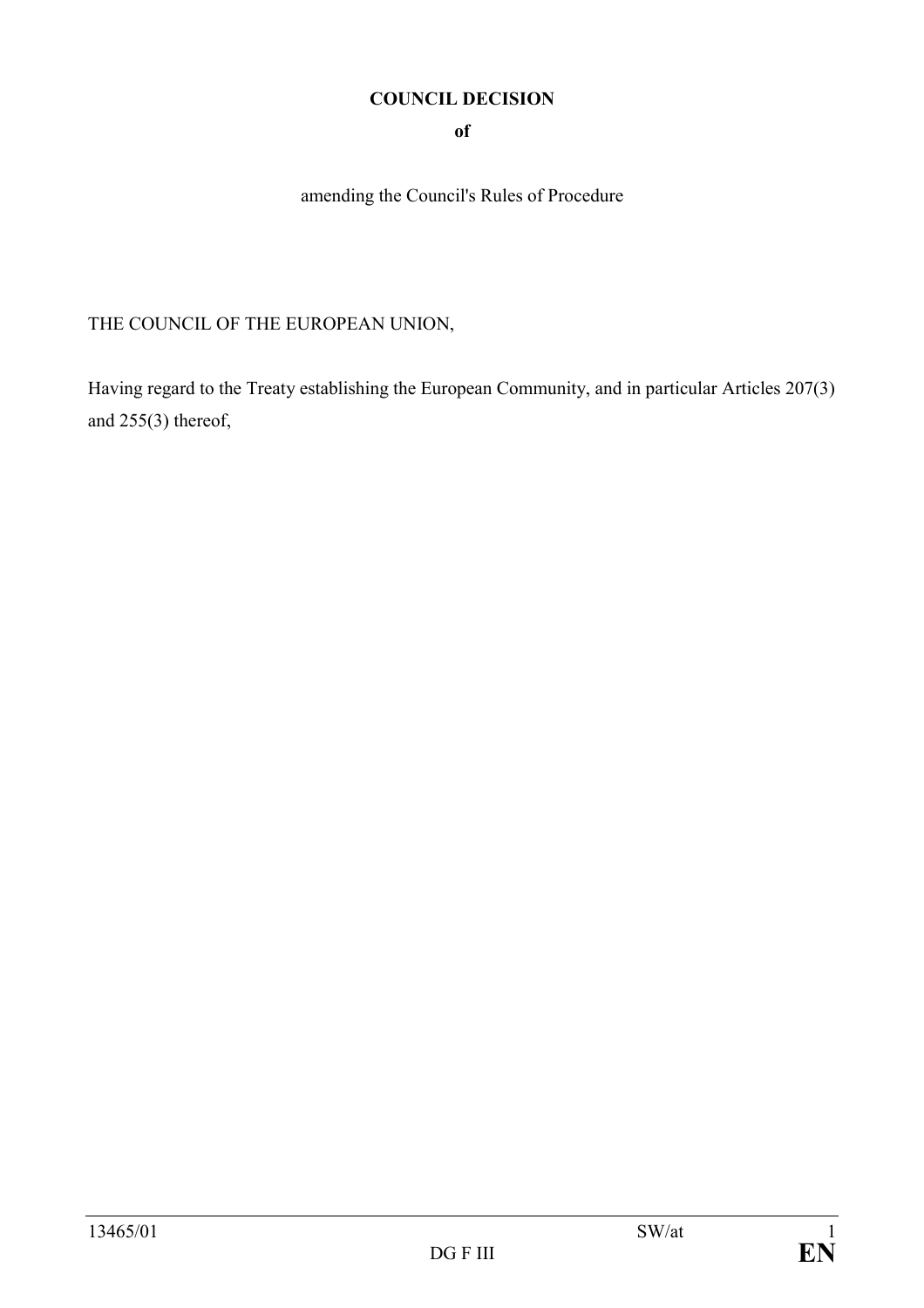#### Whereas:

- (1) In accordance with Article 255(2) of the Treaty, Regulation (EC) No 1049/2001 of the European Parliament and of the Council of 30 May 2001 regarding public access to European Parliament, Council and Commission documents **<sup>1</sup>** defines the general principles, conditions and limits governing the right of access to documents provided for in Article 255(1) of the Treaty.
- (2) Article 255(3) of the Treaty provides that the European Parliament, the Council and the Commission shall elaborate in their Rules of Procedure specific provisions regarding access to their documents.
- (3) On the basis of its Rules of Procedure adopted by Decision 2000/396/EC, ECSC, Euratom **<sup>2</sup>** , the Council has adopted a series of acts regarding access to its documents. Those acts should be consolidated in a single text incorporating, in an annex to the Rules of Procedure, both the unchanged provisions and the substantive amendments to those acts and new provisions which are to be made in accordance with Article 18 of Regulation (EC) No 1049/2001,

HAS DECIDED AS FOLLOWS:

 **1** OJ L 145, 31.5.2001, p. 43.

**<sup>2</sup>** OJ L 149, 23.6.2000, p. 21. Decision as amended by Decision 2001/216/EC (OJ L 81, 21.3.2001, p. 30).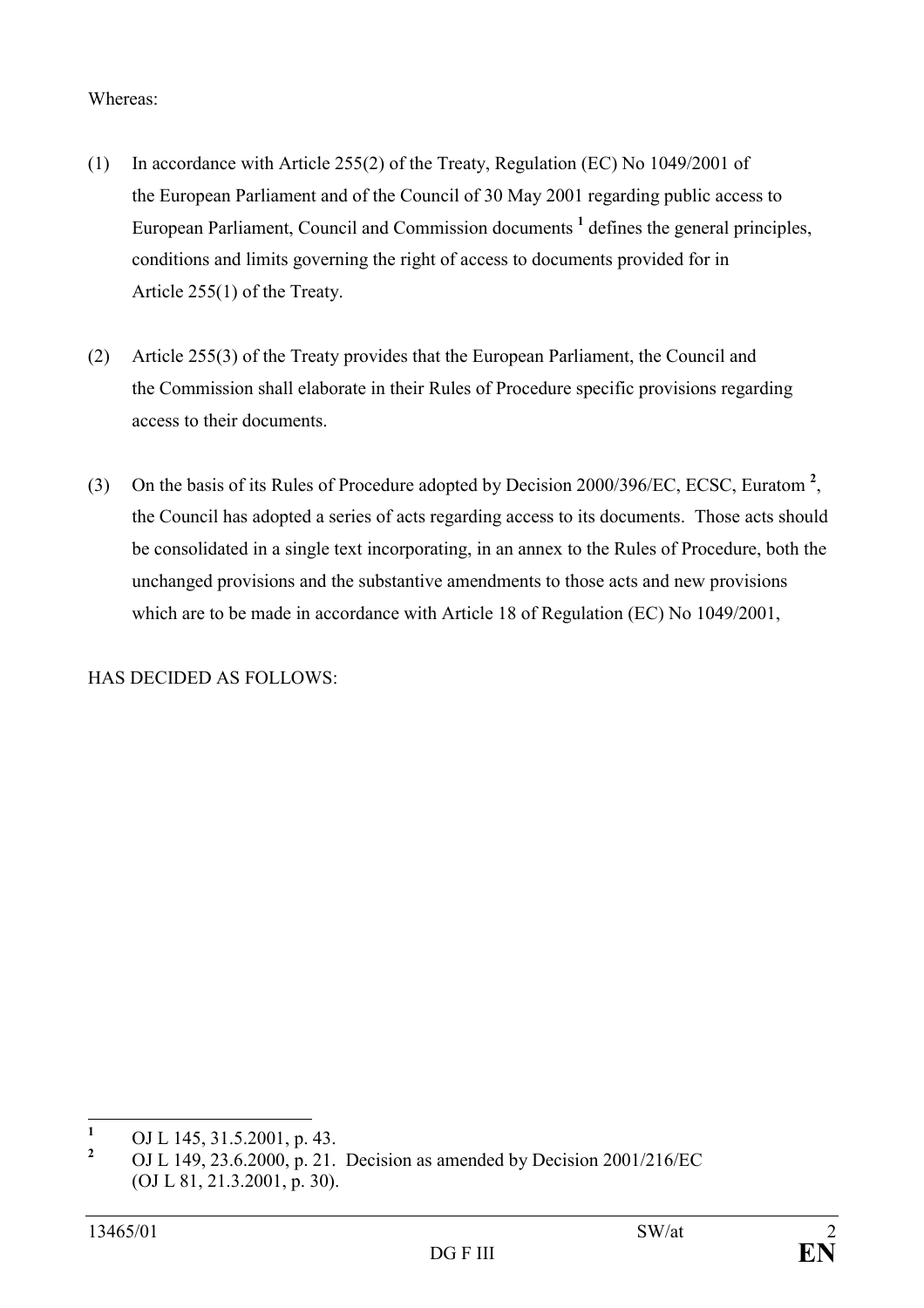#### Article 1

The Council's Rules of Procedure are hereby amended as follows:

1) Article 10 shall be replaced by the following and the text of footnote 1 shall be deleted:

### "Article 10

### **Public access to Council documents**

The specific provisions regarding public access to Council documents are set out in Annex III.";

- 2) Article  $17(1)(g)$  shall be replaced by the following:
	- "(g) international agreements concluded by the Community.

Reference shall be made in the Official Journal to the entry into force of such agreements.";

- 3) the following point shall be added to Article  $17(1)$ :
	- "(h) international agreements concluded in accordance with Article 24 of the Treaty on European Union, unless the Council decides otherwise on the grounds of Articles 4 and 9 of Regulation (EC) No 1049/2001 of the European Parliament and of the Council of 30 May 2001 regarding public access to European Parliament, Council and Commission documents. **<sup>1</sup>**

Reference shall be made in the Official Journal to the entry into force of such agreements.

 **1** OJ L 145, 31.5.2001, p. 43.";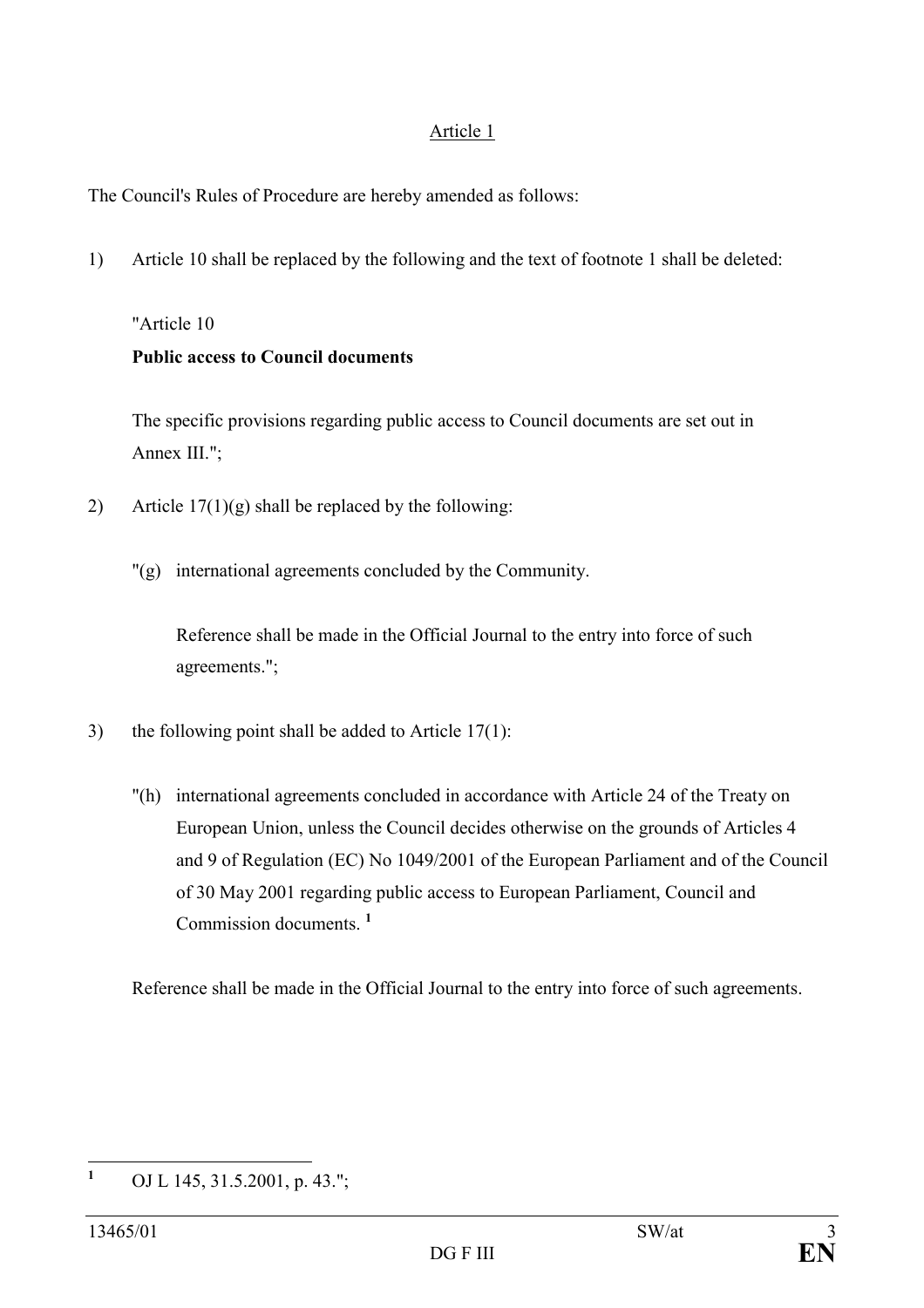#### 4) the following Annex shall be added:

# "**ANNEX III SPECIFIC PROVISIONS REGARDING PUBLIC ACCESS TO COUNCIL DOCUMENTS**

## **ARTICLE 1 SCOPE**

Any natural or legal person shall have access to Council documents subject to the principles, conditions and limits laid down in Regulation (EC) No 1049/2001 and the specific provisions laid down in this Annex.

## **ARTICLE 2 CONSULTATION AS REGARDS THIRD-PARTY DOCUMENTS**

1. For the purpose of applying Article 4(5) and Article 9(3) of Regulation (EC) No 1049/2001 and unless it is clear, upon examination of the document in the light of Article 4(1), (2) and (3) of Regulation (EC) No 1049/2001, that it shall not be disclosed, the third party concerned shall be consulted if:

- (a) the document is a sensitive document as defined in Article  $9(1)$  of Regulation (EC) No 1049/2001;
- (b) the document originates from a Member State and
	- was submitted to the Council before 3 December 2001; or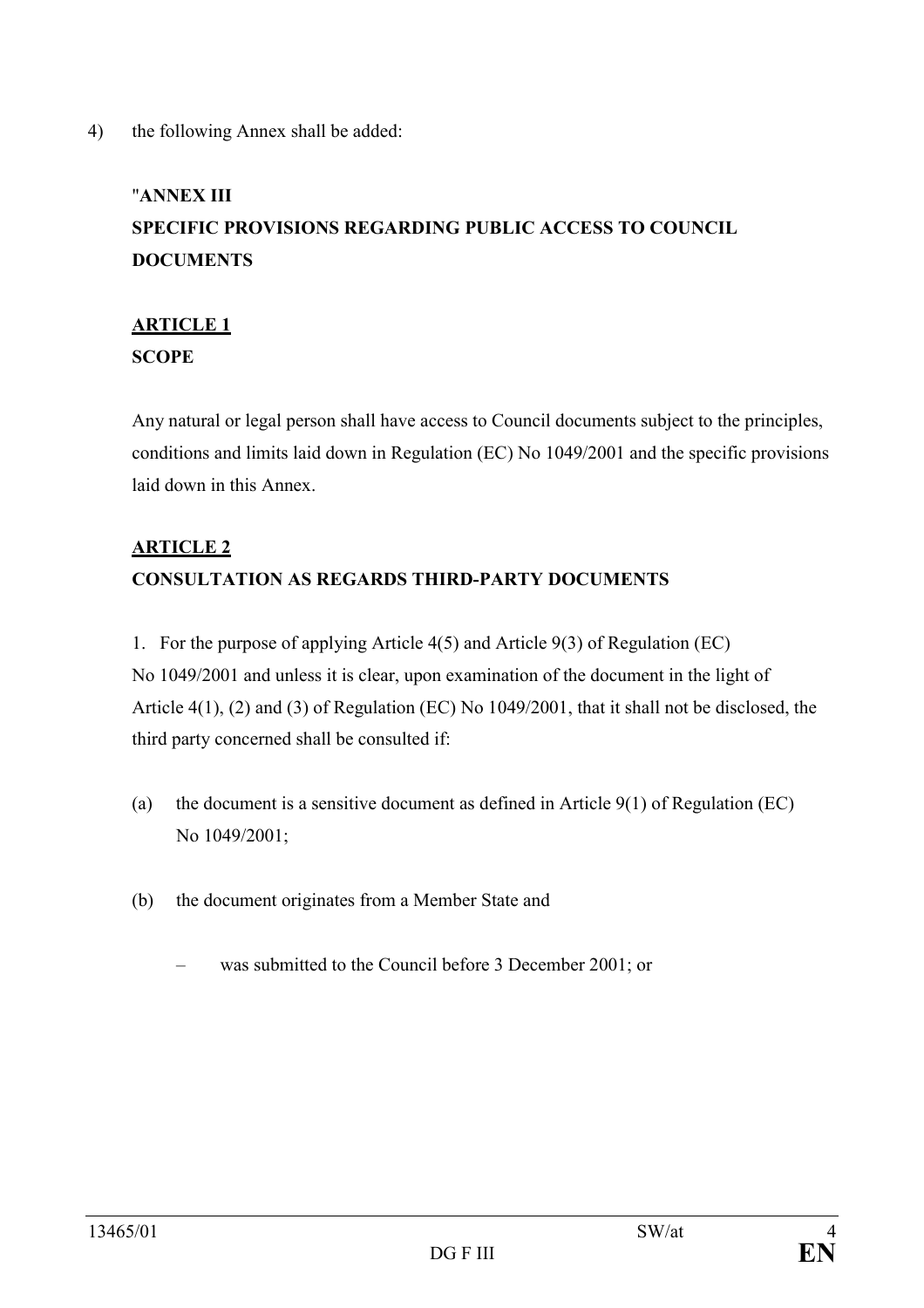– the Member State concerned requested that it not be disclosed without its prior agreement.

2. In all other cases, where the Council receives an application for a third-party document in its possession, the General Secretariat, for the purpose of applying Article 4(4) of Regulation (EC) No 1049/2001, shall consult the third party concerned unless it is clear, upon examination of the document in the light of Article 4(1), (2) and (3) of Regulation (EC) No 1049/2001, that it shall or shall not be disclosed.

3. The third party shall be consulted in writing (including by e-mail) and be given a reasonable time limit for its reply, taking into account the time limit laid down in Article 7 of Regulation (EC) No 1049/2001. In the cases referred to in paragraph 1, the third party shall be asked to give its opinion in writing.

4. Where the document does not fall within paragraph 1(a) or (b) and the General Secretariat, in the light of the third party's negative opinion, is not satisfied that Article 4(1) or (2) of Regulation (EC) No 1049/2001 is applicable, the Council shall be seized of the matter.

If the Council envisages the release of the document, the third party shall be informed immediately in writing of the Council's intention to release the document after a time period of at least 10 working days. At the same time, the third party's attention shall be drawn to Article 243 of the Treaty establishing the European Community.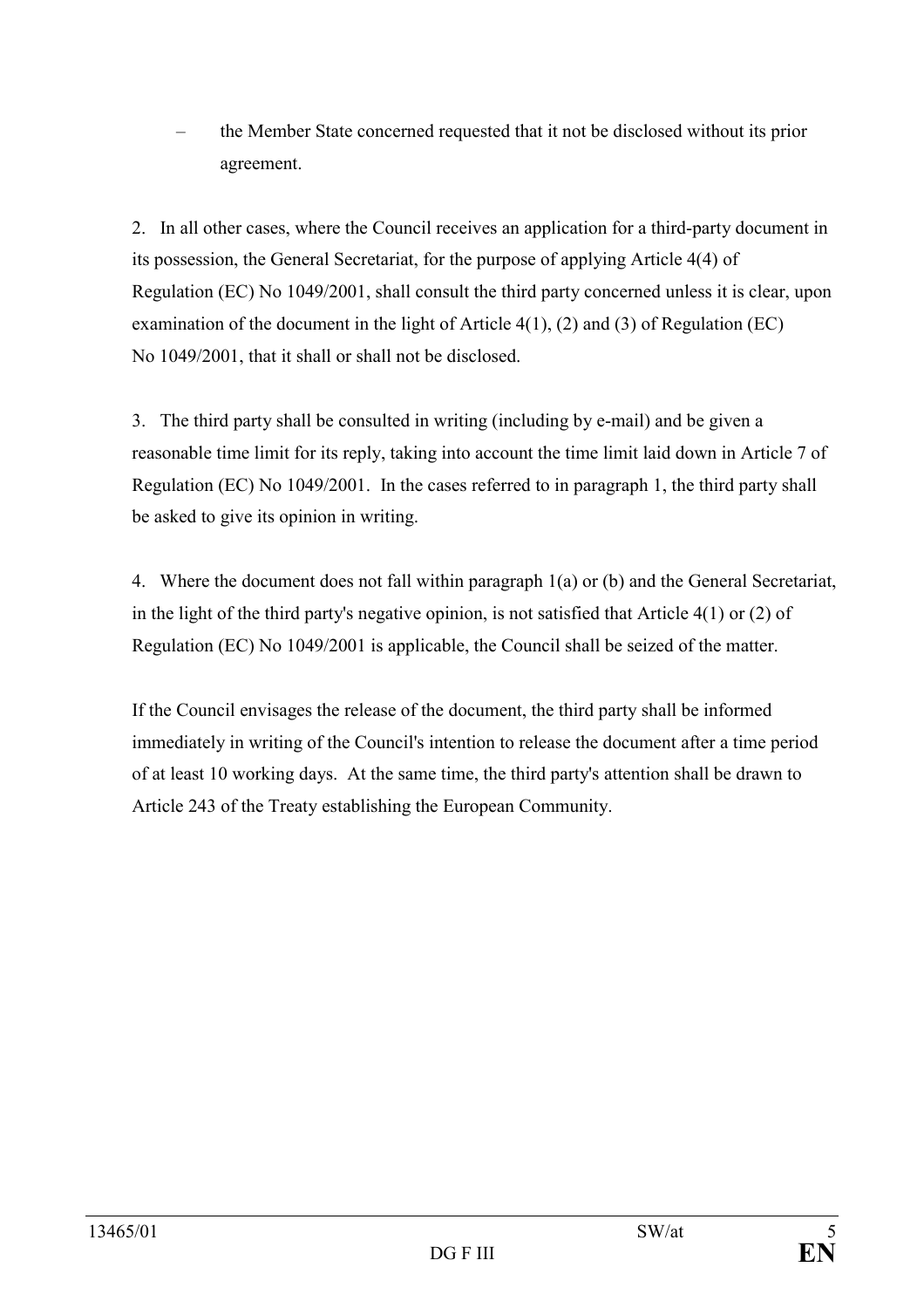#### **ARTICLE 3**

### **REQUESTS FOR CONSULTATION RECEIVED FROM OTHER INSTITUTIONS OR FROM MEMBER STATES**

Requests for consultations with the Council made by another institution or a Member State concerning an application for a Council document shall be sent via e-mail to  $\arccos(\omega \cos(1)$  equals access  $\arccos(\omega \cos(1)$  access  $\arccos(\omega \cos(1)$  and  $\arctan(\omega \cos(1))$  access  $\arccos(\omega \cos(1)$  and  $\arctan(\omega \cos(1))$ 

The General Secretariat shall give its opinion on behalf of the Council promptly, taking into account any time limit required for a decision to be made by the institution or the Member State concerned, and at the latest within 5 working days.

# **ARTICLE 4 DOCUMENTS ORIGINATING FROM MEMBER STATES**

Any request by a Member State under Article 4(5) of Regulation (EC) No 1049/2001 shall be made in writing to the General Secretariat.

## **ARTICLE 5 REFERRAL OF REQUESTS BY MEMBER STATES**

When a Member States refers to a request to the Council, it shall be handled in accordance with Articles 7 and 8 of Regulation (EC) No 1049/2001 and the relevant provisions of this Annex. In the event of a total or partial refusal of access, the applicant shall be informed that any confirmatory application must be addressed directly to the Council.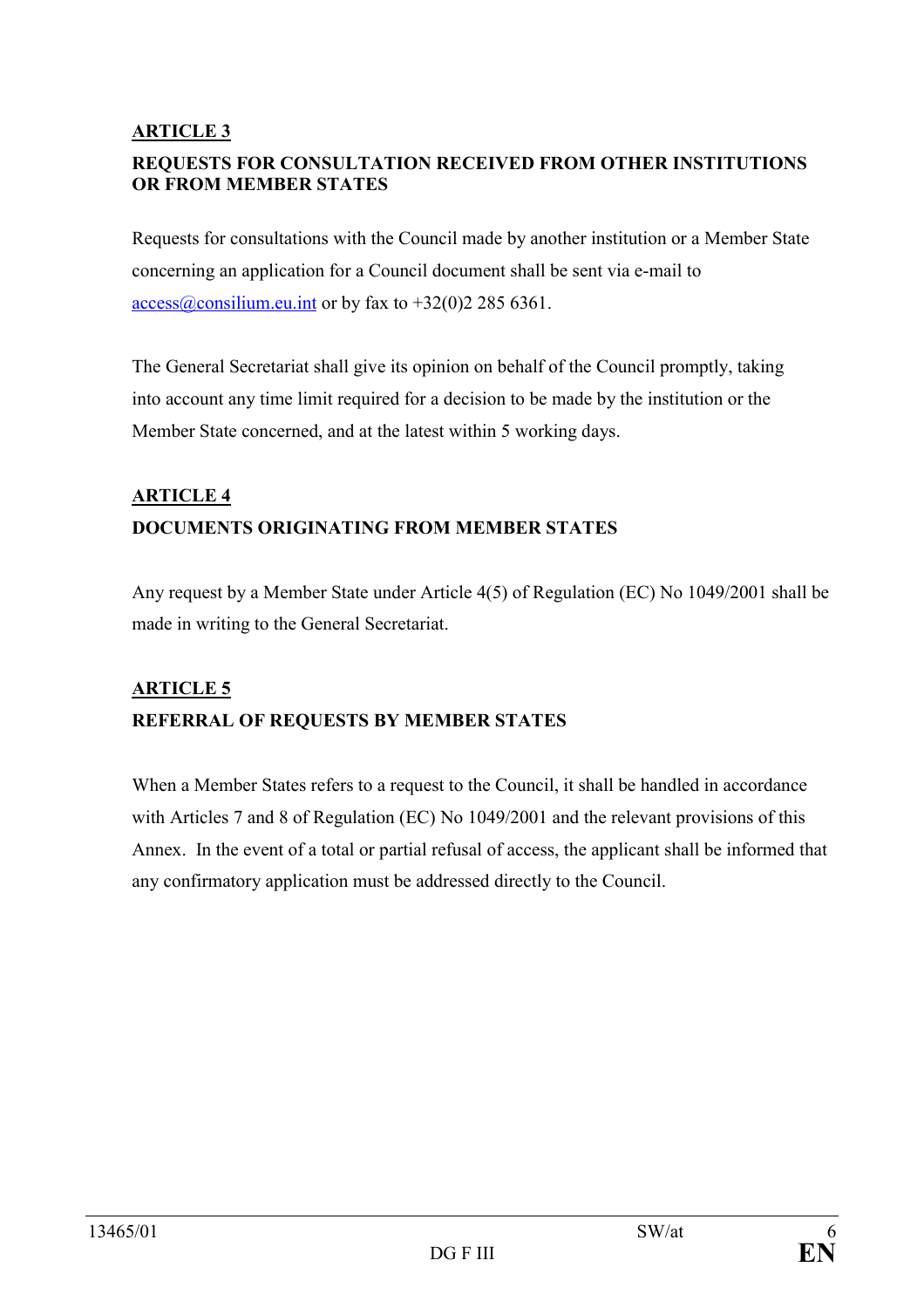# **ARTICLE 6 ADDRESS FOR APPLICATIONS**

Applications for access to a document shall be addressed in writing to the Secretary-General of the Council/ High Representative, rue de la Loi/Wetstraat 175, B-1048 Brussels, by e-mail to access@consilium.eu.int or by fax to  $+32(0)22856361$ .

## **ARTICLE 7 PROCESSING OF INITIAL APPLICATIONS**

Subject to Article 9(2) and (3) of Regulation (EC) No 1049/2001, any application for access to a Council document shall be handled by the General Secretariat.

# **ARTICLE 8 PROCESSING OF CONFIRMATORY APPLICATIONS**

Subject to Article 9(2) and (3) of Regulation (EC) No 1049/2001, any confirmatory application shall be decided upon by the Council.

## **ARTICLE 9 CHARGES**

The charges for producing and sending copies of Council documents shall be set by the Secretary-General.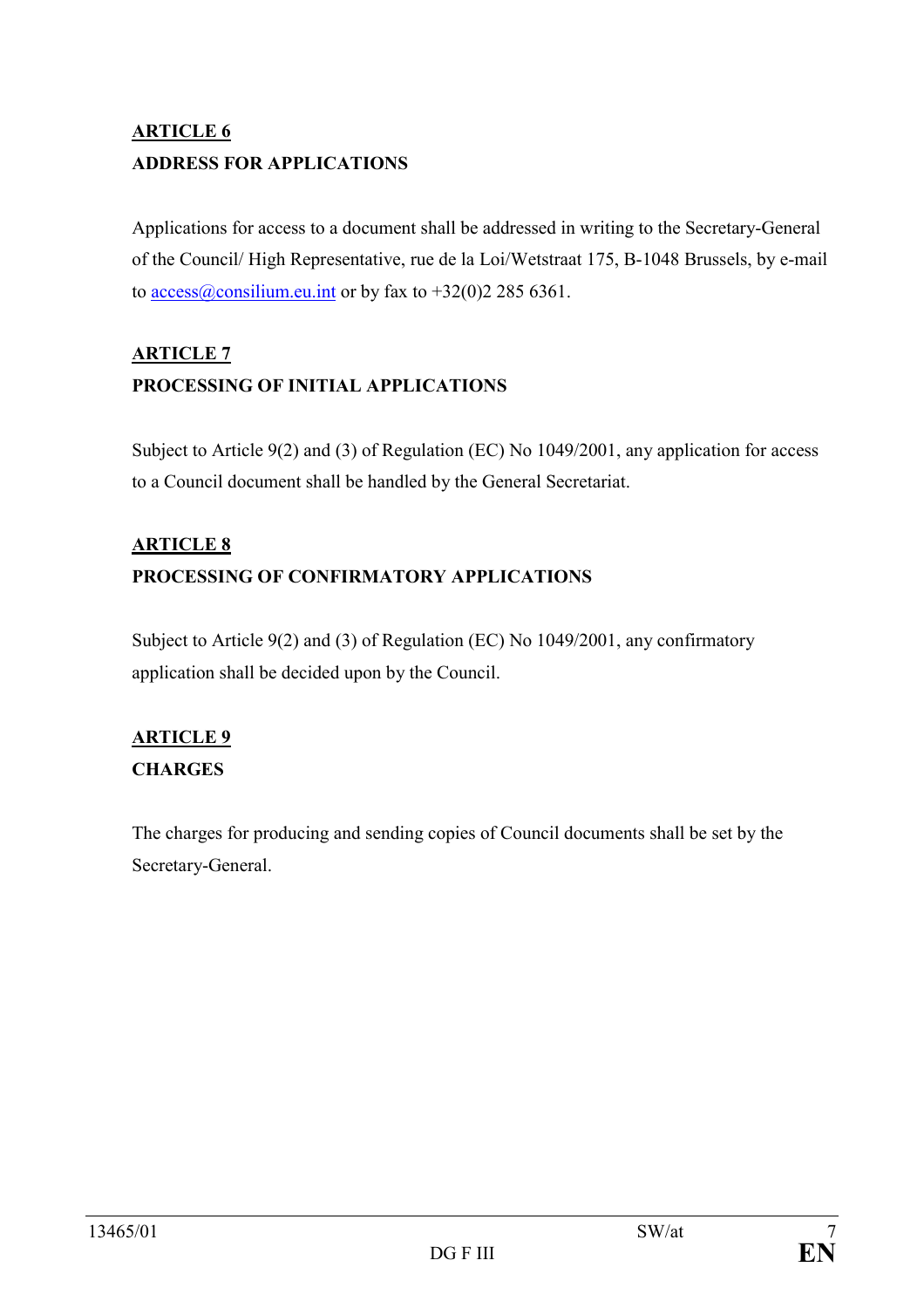# **ARTICLE 10 PUBLIC REGISTER OF COUNCIL DOCUMENTS**

1. The General Secretariat shall be responsible for providing public access to the register of Council documents.

2. In addition to the references to documents, it shall be indicated in the register which documents drawn up after 1 July 2000 have already been released to the public. Subject to Regulation (EC) No 45/2001 of the European Parliament and of the Council of 18 December 2000 on the protection of individuals with regard to the processing of personal data by the Community institutions and bodies and on the free movement of such data <sup>1</sup> and Article 16 of Regulation (EC) No 1049/2001, their content shall be made available on the Internet.

## **ARTICLE 11 DOCUMENTS DIRECTLY ACCESSIBLE TO THE PUBLIC**

1. This Article shall apply to all Council documents, provided that they are not classified and without prejudice to the possibility of making a written application in accordance with Article 6 of Regulation (EC) No 1049/2001.

- 2. For the purpose of this Article:
- "circulation" shall mean distribution of the final version of a document to the members of the Council, their representatives or delegates;

 **1** OJ L 8, 12.1.2001, p. 1.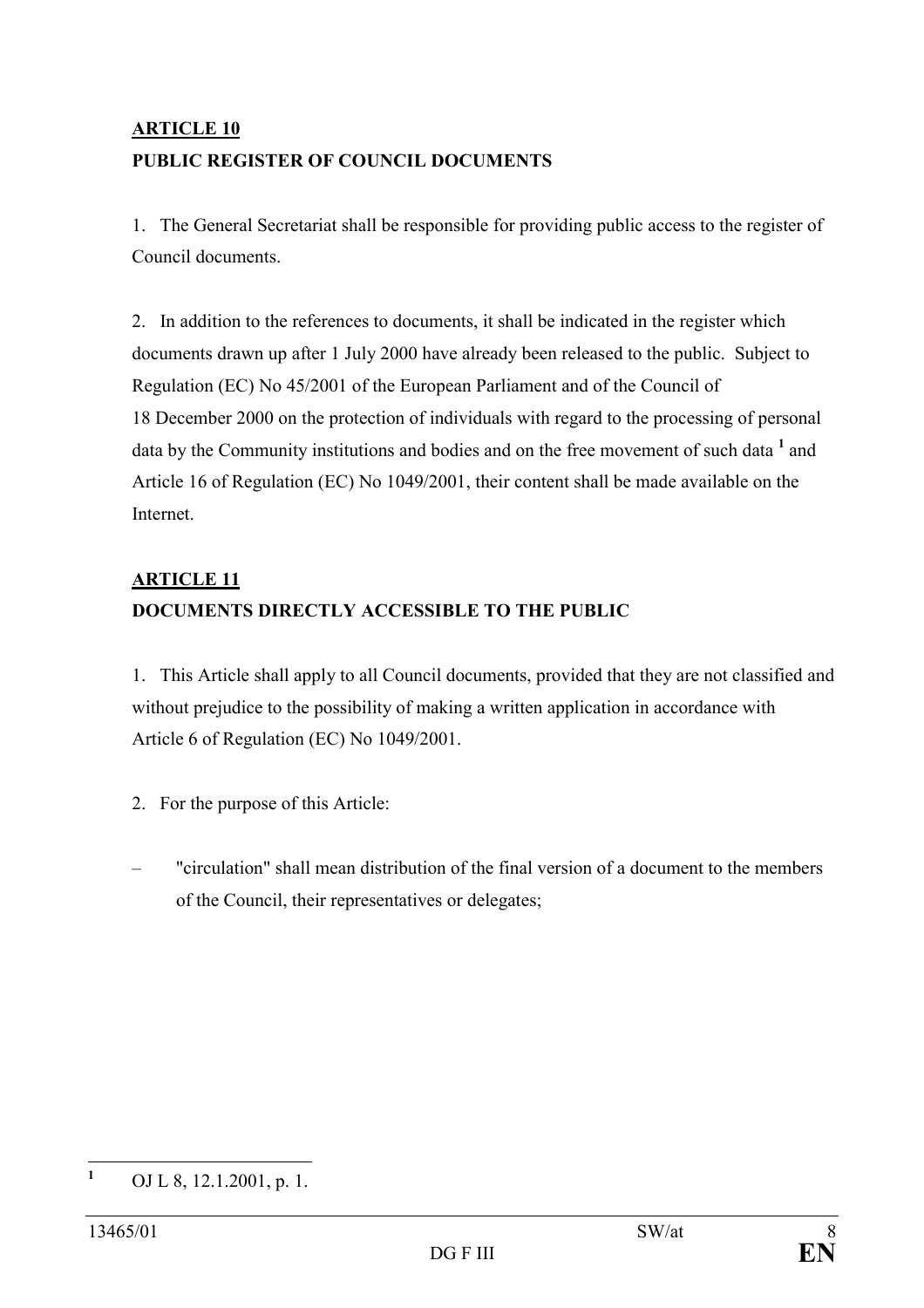– "legislative document" shall mean any document concerning the examination and adoption of a legislative act within the meaning of Article 7 of the Council's Rules of Procedure.

3. The General Secretariat shall make the following documents available to the public as soon as they have been circulated:

- (a) documents of which neither the Council nor a Member State is the author, which have been made public by their author or with his agreement;
- (b) provisional agenda of meetings of the Council in its various formations;
- (c) any text adopted by the Council and intended to be published in the Official Journal of the European Communities.

4. Provided that they are clearly not covered by any of the exceptions laid down in Article 4 of Regulation (EC) No 1049/2001, the General Secretariat may also make the following documents available to the public as soon as they have been circulated:

- (a) provisional agenda of committees and working parties;
- (b) other documents, such as information notes, reports, progress reports and reports on the state of discussions in the Council or one of its preparatory bodies which do not reflect individual positions of delegations, excluding Legal Service opinions and contributions.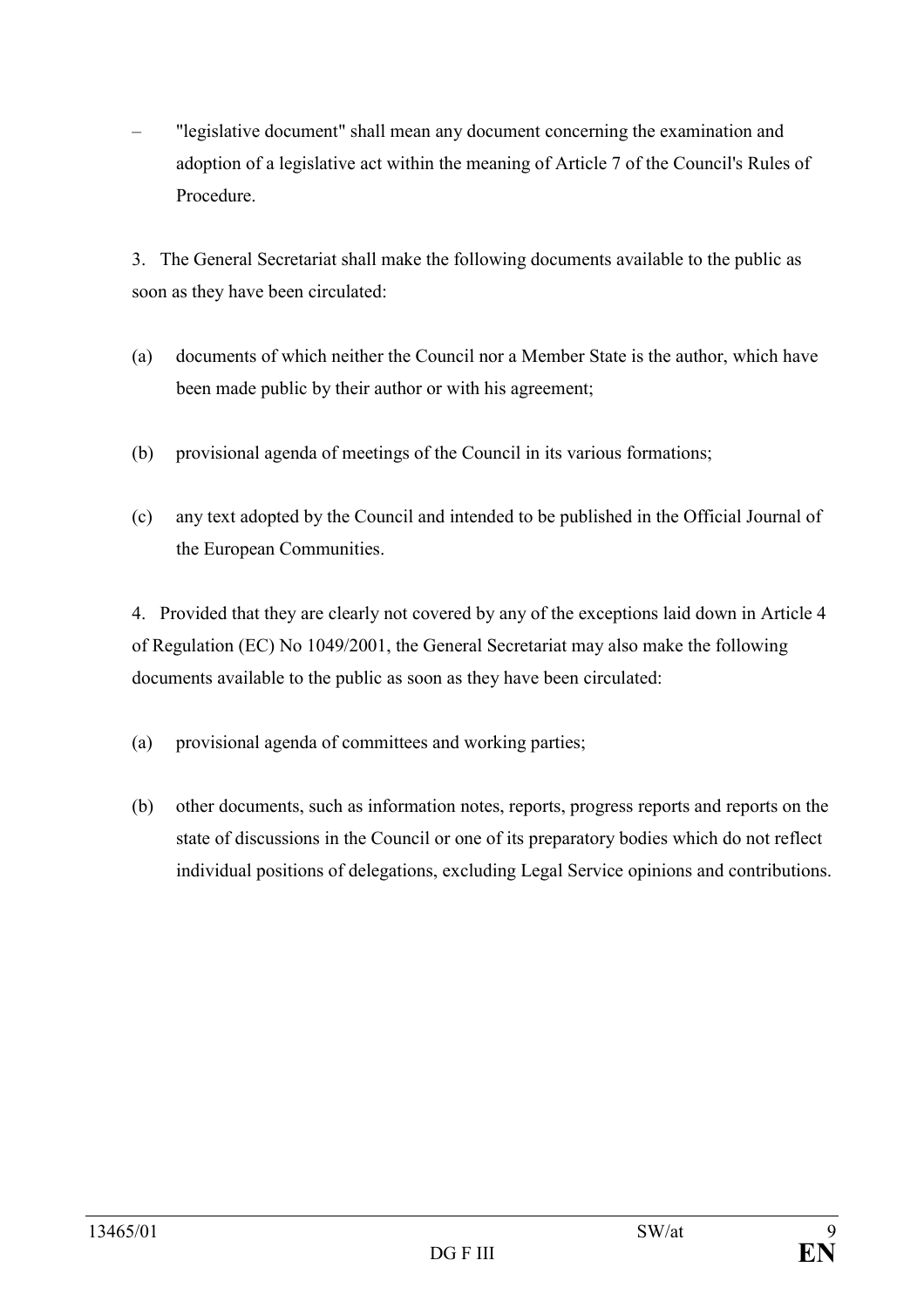5. The General Secretariat shall make the following legislative documents available to the public, in addition to the documents referred to in paragraphs 3 and 4, as soon as they have been circulated:

- (a) cover notes and copies of letters concerning legislative acts addressed to the Council by other institutions or bodies of the European Union or, subject to Article 4(5) of Regulation (EC) No 1049/2001, by a Member State;
- (b) notes submitted to Coreper and/or to the Council for approval ("I/A" and "A" Item Notes), as well as the draft legislative acts to which they refer;
- (c) decisions adopted by the Council during the procedure referred to in Article 251 of the EC Treaty and joint texts approved by the Conciliation Committee.

6. After adoption of one of the decisions referred to in paragraph 5(c) or final adoption of the act concerned, the General Secretariat shall make available to the public any legislative documents relating to this act which were drawn up before one of such decisions and which are not covered by any of the exceptions laid down in Article 4(1), (2) and (3), second subparagraph, of Regulation (EC) No 1049/2001, such as information notes, reports, progress reports and reports on the state of discussions in the Council or in one of its preparatory bodies ("outcomes of proceedings"), excluding Legal Service opinions and contributions.

At the request of a Member State, documents which are covered by the first subparagraph and reflect the individual position of that Member State's delegation in the Council shall not be made available to the public under these provisions.".